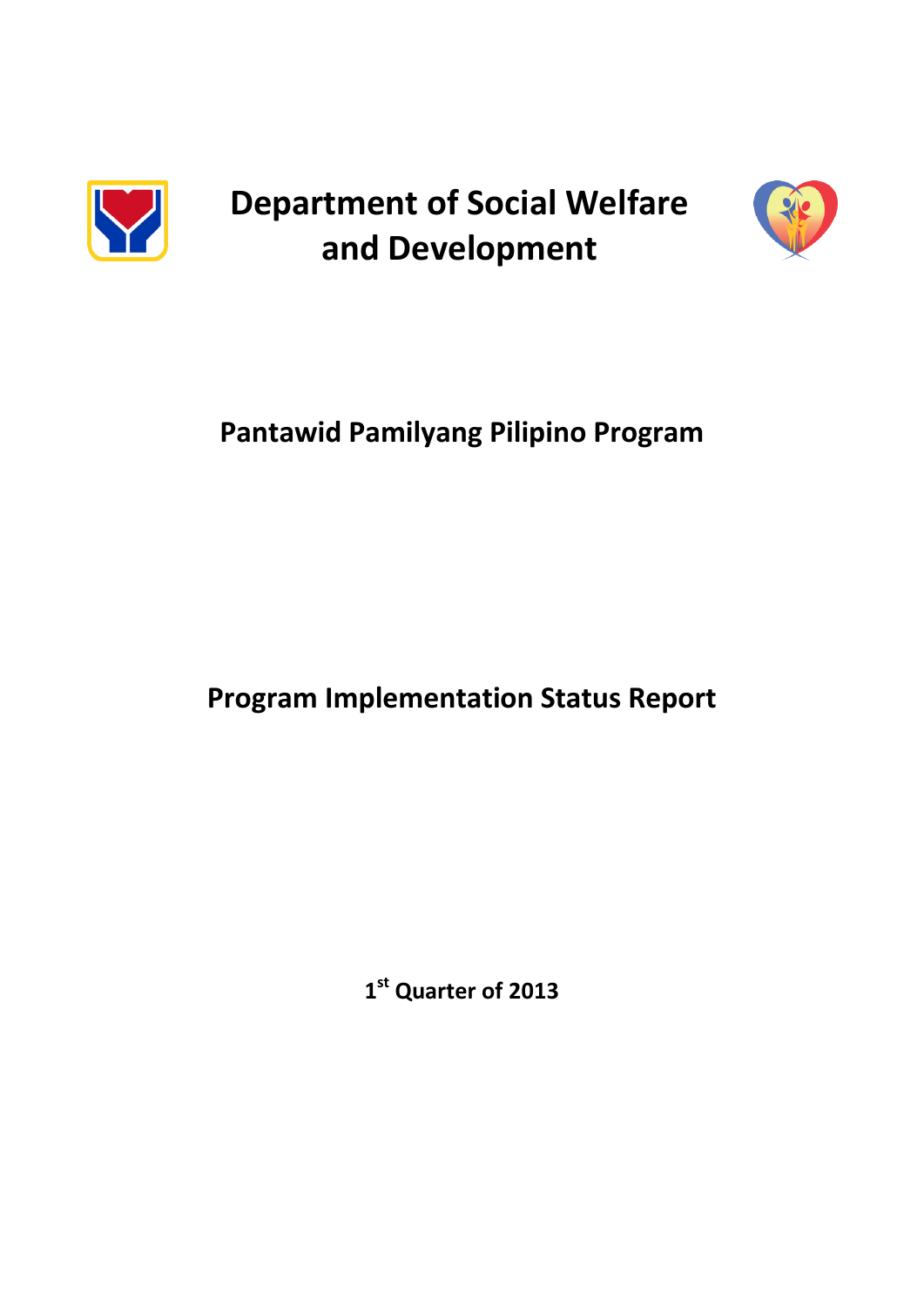#### *Executive Summary*

As of 31 March 2013 the *Pantawid Pamilya* is being implemented in 143 cities and 1,484 municipalities in 79 provinces where a total of 3,967,517 households are enrolled as of date exceeding the target of 3,809,769 for 2013. Of the total households, 1,636,879 come from Luzon, while 1,519,518 and 811,120 are from Mindanao and Visayas, respectively.

The total cash grant paid to eligible and compliant *Pantawid Pamilya* household beneficiaries for the first period of 2013 covering January and February total to PhP 6,908,317,600.00. Of this amount, PhP 3,729,952,600.00 was for education and PhP 3,178,365,000.00 for health.

*Pantawid Pamilya* operates through three major systems, namely: Beneficiary Update System (BUS), Compliance Verification System (CVS) and Grievance Redress System (GRS). For the BUS, the total approved beneficiary updates from January to March reached 976,901; the majority of which are changes/new enrolment in school reaching 734,486. These beneficiary updates on health and education are continuous processes to ensure that the beneficiaries are availing the maximum health and education grants. For the CVS, the monitoring of program conditionalities for the months of January and February reported compliance rate in education at 96.28% health at 95.81% and FDS at 96.18%. The strong compliance performance shows that poor households are maintaining their co-responsibilities as beneficiaries such that children are in school and healthy, while parents are increasing their knowledge and skills in parenting.

As for grievance redress, a total of 26,194 complaints were received for the 1st Quarter of 2013. Of the 26,194; 18,352 (70.06%) grievances had been resolved. Overall, since the GRS started, a total of 71,250 households were already delisted and 173,126 were deactivated and pending for verification from the program. This is a constant process to address all complaints on inclusion errors and to maintain a clean database of program beneficiaries.

Continuous convergent efforts are exerted to help beneficiaries transition, especially the Set 1 who will graduate from the program. One such intervention is the Sustainable Livelihood Program that coordinates with both the public and the private sector to ensure that beneficiaries receive additional services to help them move from subsistence to self-reliance. There are two tracks: (1) Employment Facilitation such as Trabahong Lansangan which is in partnership with the Department of Public Works and Highways (DPWH), and (2) Community Driven Enterprise Development (CDED) which provides capital seed fund to the beneficiaries. The latest figures as of 31 March 2013 indicate that there are 4,634 hired *Pantawid Pamilya* beneficiaries under the Employment Facilitation, and 117,388 families were provided the capital seed fund as part of strengthening the sustainable livelihood program through Self-Employment Assistance – Kaunlaran (SEA-K).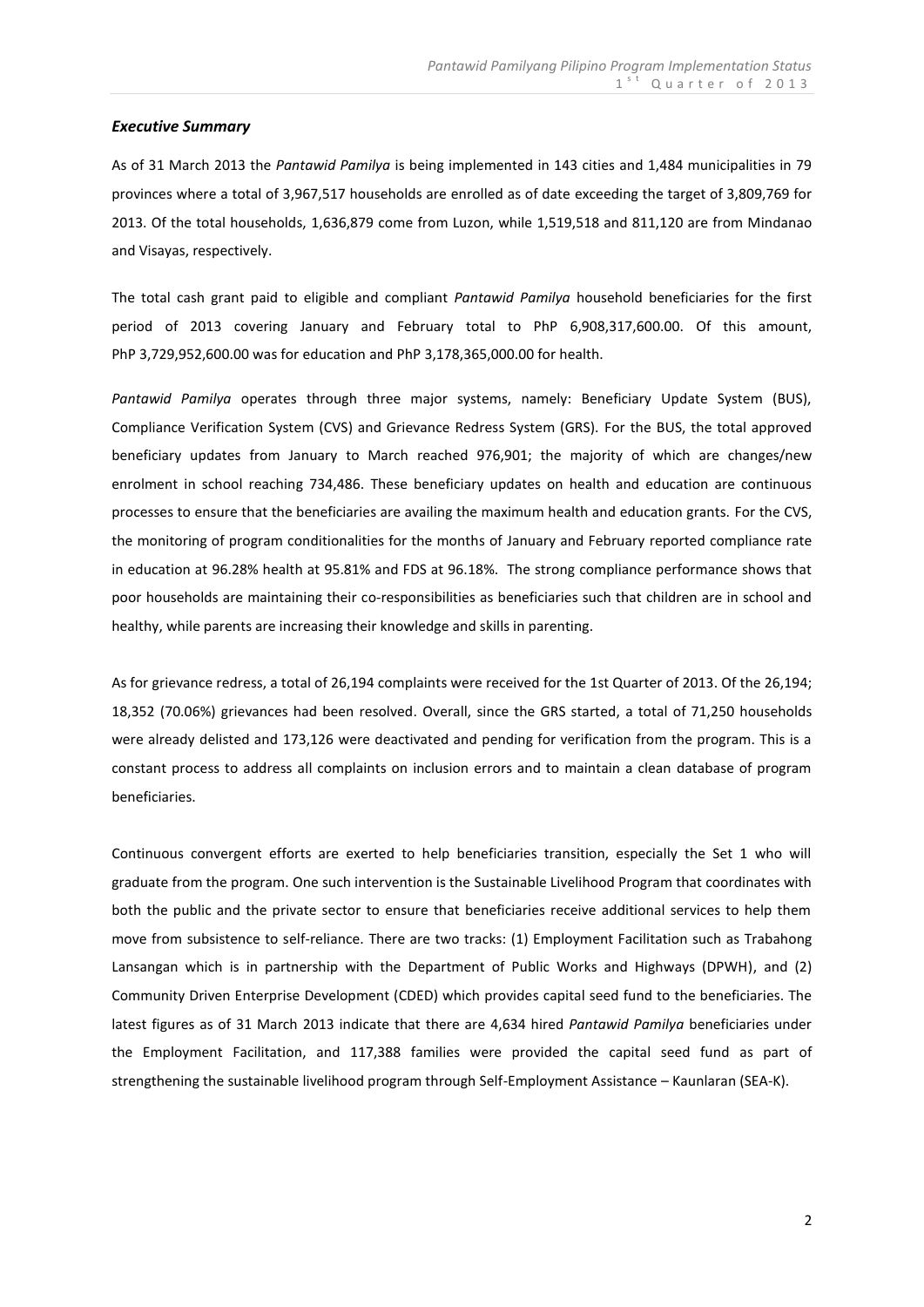#### **I. Program Coverage**

### **A. Geographic Coverage**

| (As of 31 March 2013)                                                           |             |        |         |  |
|---------------------------------------------------------------------------------|-------------|--------|---------|--|
| Percentage of<br>Target<br><b>Level</b><br>Coverage,<br>Nationwide*<br>Coverage |             |        |         |  |
| Region                                                                          | 17          | 17     | 100.00% |  |
| Province                                                                        | $79^{2}$    | 79     | 100.00% |  |
| City                                                                            | $143^{3}$   | 143    | 100.00% |  |
| Municipality                                                                    | $1,484^{4}$ | 1,484  | 100.00% |  |
| Barangay                                                                        | 41,563/5    | 40,955 | 98.54%  |  |

# **Table 1: Geographic Coverage by Level Sets 1 - 6**

\**based on NSCB-PSGC*

### **B. Household Coverage**

As of 31 March, there are 3,967,517 households registered in the program or 104.14% of the 3,809,769 Sets 1-6 target beneficiaries (please see Table 2 on the next page). Achieving more than the target is attributed to the MCCT and/or lower rate of loss of households during the registration due to change in residence, no eligible member, waive, etc. Every expansion we allocate conservative target to ensure achievement for 2013. Of the total number of households, 3,901,017 are covered by regular Pantawid Pamilya program while 66, 500 are covered by Modified Conditional Cash Transfer (MCCT).

The MCCT is a program of Pantawid Pamilya that caters to families in need of special protection (i.e. street families; itinerant indigenous families; displaced families due to man-made and natural disasters; families with differently abled children, child laborers, children in conflict with the law; and other families with members with terminal disease, exploited, abandoned, victims of trafficking, etc.) It aims to target beneficiaries that are not covered by the Regular Conditional Cash Transfer Program. In addition, MCCT-Extended Age Coverage (MCCT-EAC) program covers Pantawid households with 15-17 year old children who were not able to complete the 5-year program period due to no-longer having 0-14 year old children.

**Table 2: Household Coverage<sup>1</sup>**

| Sets $1 - 6$<br>(As of 31 March 2013) |                                          |                                                          |                                      |  |
|---------------------------------------|------------------------------------------|----------------------------------------------------------|--------------------------------------|--|
| <b>Set/Year Started</b>               | <b>Target</b><br>Households <sup>®</sup> | <b>Number of</b><br><b>Enrolled</b><br><b>Households</b> | Percentage<br>(Target vs.<br>Actual) |  |
| 1 (Started in 2008)                   | 314,818                                  | 308,087                                                  | 97.86%                               |  |
| 2 (Started in 2009)                   | 267,884                                  | 261,254                                                  | 97.53%                               |  |
| 3 (Started in 2010)                   | 399,462                                  | 394,487                                                  | 98.75%                               |  |
| 4 (Started in 2011)                   | 1,270,658                                | 1,255,584                                                | 98.81%                               |  |
| 5 (Started in 2012)                   | 854,157                                  | 869,264                                                  | 101.77%                              |  |
| 6 (Started in 2013)                   | 702,790                                  | 812,477                                                  | 115.62%                              |  |
| MCCT (no Set)                         |                                          | 66,500                                                   |                                      |  |
| Total                                 | 3,809,769                                | 3,967,517                                                | 104.14%                              |  |

*\*based on the approved 2013 Government Appropriations Act*

<sup>&</sup>lt;u>.</u>  $1$  The difference between the target and the existing household beneficiaries is due to the number of households in Sets 1, 2 and 3 that exited early from the program; and the delisting of 63,952 and deactivation of 185,355 households as of date. To compensate for the decrease of households due to early exit and delisting, an additional 90,000 households are currently being registered under Set 5.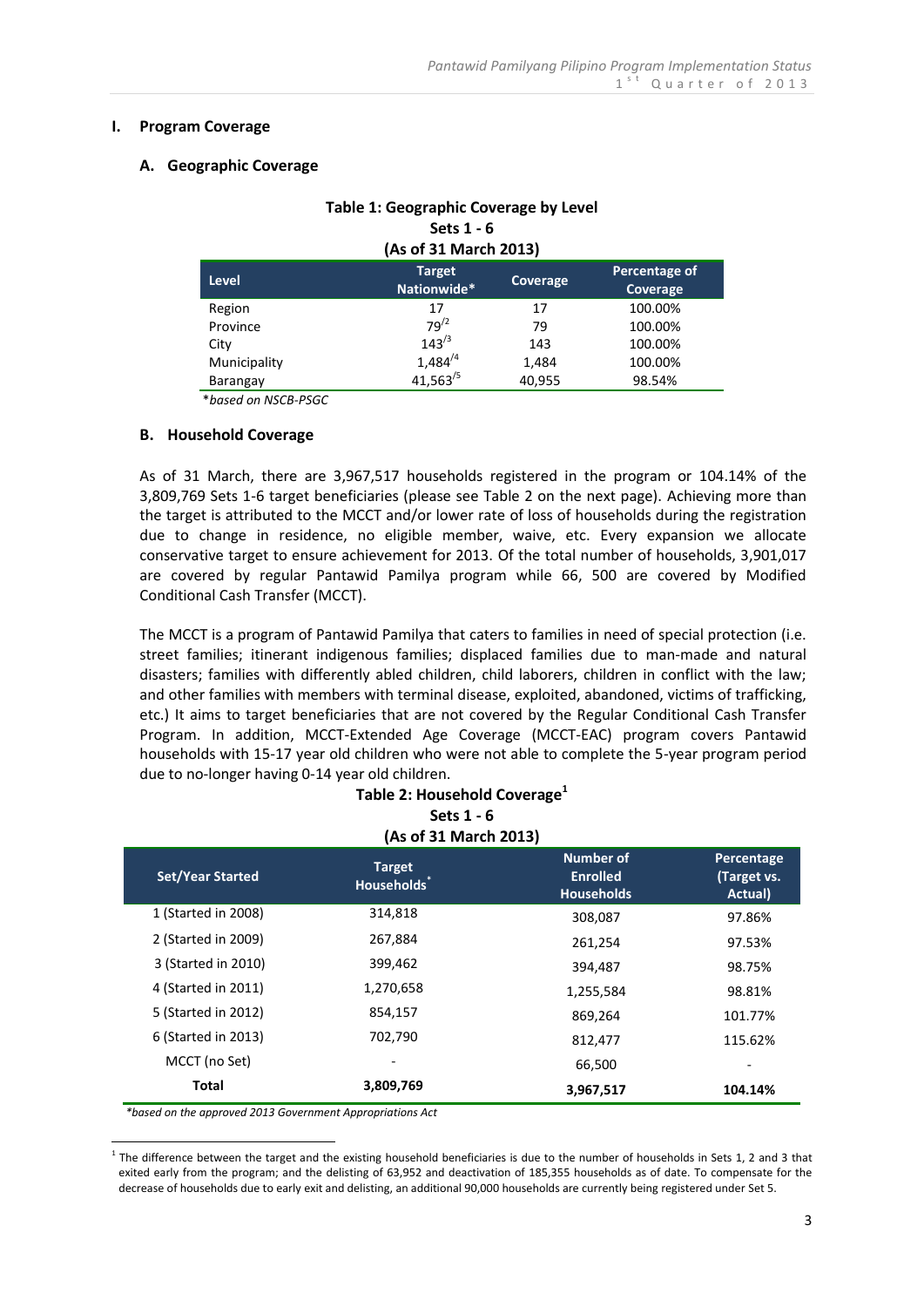Based on the distribution of households, of the total households, 1,636,879 are coming from Luzon, while 1,519,518 and 811,120 are from Mindanao and Visayas, respectively (please see Figure 1). The high number of beneficiaries in Mindanao may be attributed to the higher poverty incidence in most of its municipalities, while for Luzon, it may be attributed to the magnitude of the population in the Island Group.



# **Figure 1: Household Coverage by Island Group (As of 31 March 2013)**

# **II. Program Budget**

From January to March, the total cash grants paid to eligible and compliant *Pantawid Pamilya* household beneficiaries for the 1st period of 2013, a total of PhP 6,908,317,600.00 were released. Of this amount, PhP 3,178,365,000.00 was for health and PhP 3,729,952,600.00.The following is the distribution of cash grants based on the payment modes.

| Table 4: Distribution of Cash Grants per Payment Mode |
|-------------------------------------------------------|
| <b>First Period of 2013</b>                           |
| (January - March 2013)                                |

| Payment Mode                             | <b>Education Grant</b> | <b>Health Grant</b> | <b>Total Amount</b> |
|------------------------------------------|------------------------|---------------------|---------------------|
| Cash Card (CC)                           | 1,259,113,200.00       | 1,041,581,500.00    | 2,300,694,700.00    |
| Rural Bank (Offsite)                     | 639,396,000.00         | 535,668,500.00      | 1,175,064,500.00    |
| Globe Remit (GCash)                      | 620,730,900.00         | 539,952,000.00      | 1,160,682,900.00    |
| Philippiner Postal Corporation (PPC-OTC) | 652,966,500.00         | 591,190,500.00      | 1,244,157,000.00    |
| Philpost                                 | 474,194,500.00         | 398,509,500.00      | 872,704,000.00      |
| First Consolidated Bank (FCB)            | 61,177,200.00          | 49,493,500.00       | 110,670,700.00      |
| Cooperative (CFI)                        | 22,374,300.00          | 21,969,500.00       | 44,343,800.00       |
| <b>Grand Total</b>                       | 3,729,952,600.00       | 3,178,365,000.00    | 6,908,317,600.00    |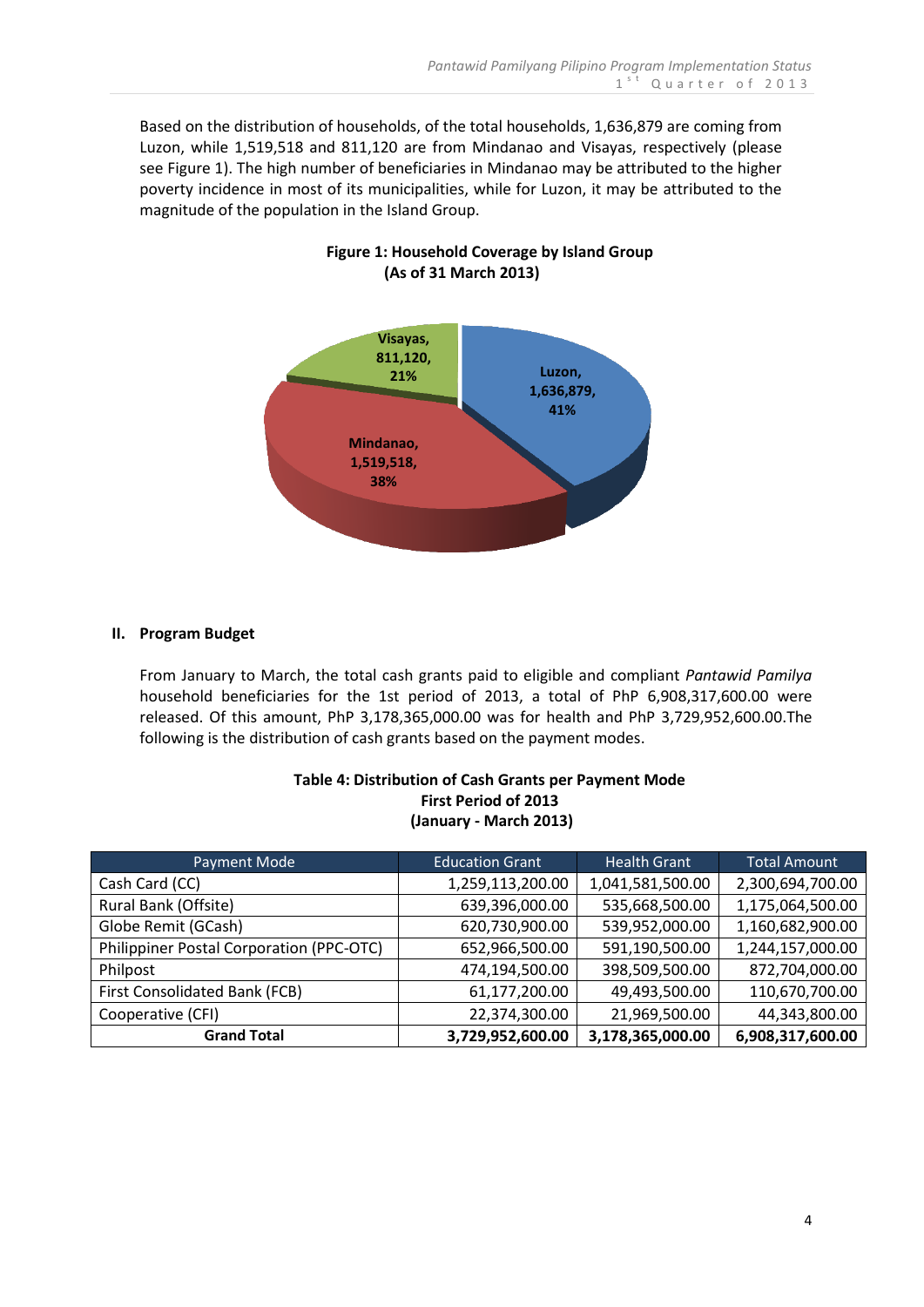## **III. Systems Updates**

# **A. Beneficiary Updates System (BUS)**

Total approved updates from January to March is at 976,901. The breakdown of the update types can be found below.

# **Table 5: Total Number of Updates (January - March 2013)**

| <b>Type of Update</b>                                                     | <b>No. of Updates</b><br><b>Received</b> |
|---------------------------------------------------------------------------|------------------------------------------|
| Change/new enrolment in school                                            | 734,486                                  |
| Change/new registration in health center                                  | 129,039                                  |
| Correction of basic information                                           | 90,167                                   |
| Change of grantee of the household                                        | 13,843                                   |
| Child coming back home or those that were biologically or legally adopted | 6,022                                    |
| New born children                                                         | 1,482                                    |
| Change of Address                                                         | 0                                        |
| Deceased beneficiaries                                                    | 1,862                                    |
| Total                                                                     | 976,901                                  |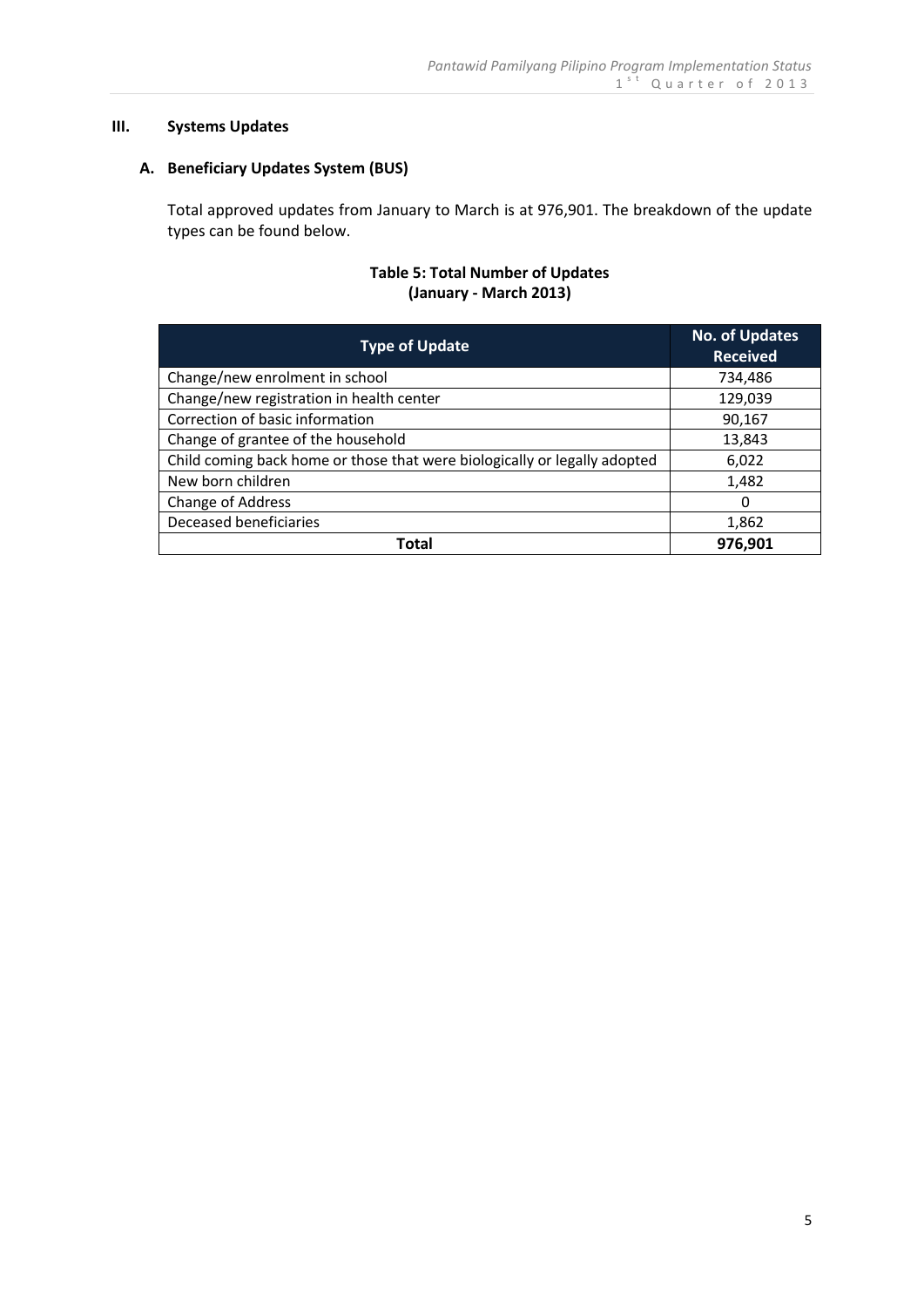# **B. Compliance Verification System (CVS)**

The CVS monitors the compliance of households with the conditionalities of the program as basis of the grants. The table below shows the monthly compliance rates showing the number of compliant household members for each type of conditionality for the period of January-February.

# **Table 6: 2013 Latest Compliance Rates For Sets 1 to 6**

| <b>Conditionality</b>                                                                             | <b>Number of</b><br>Monitored* | <b>Compliant Beneficiaries</b> |                 | % Compliance<br>(Compliant over<br><b>Monitored)</b> |                 |
|---------------------------------------------------------------------------------------------------|--------------------------------|--------------------------------|-----------------|------------------------------------------------------|-----------------|
|                                                                                                   |                                | <b>January</b>                 | <b>February</b> | <b>January</b>                                       | <b>February</b> |
| <b>EDUCATION</b>                                                                                  |                                |                                |                 | 96.28%                                               |                 |
| Attendance in Day Care Center/Pre-<br>School for Children 3-5 years old                           | 1,139,489                      | 1,066,548                      | 1,069,356       | 93.60%                                               | 93.85%          |
| Attendance in Primary and Secondary<br>Schools for Children 6-14 years old                        | 5,522,427                      | 5,307,263                      | 5,326,516       | 96.10%                                               | 96.45%          |
| <b>HEALTH</b>                                                                                     |                                |                                |                 | 95.81%                                               |                 |
| Check-up/immunization for Pregnant<br>and Children 0-5 years old                                  | 2,069,044                      | 1,959,539                      | 1,966,082       | 94.71%                                               | 95.02%          |
| Health (deworming) for Children 6-14<br>1,226,462<br>1,214,388<br>years old in Elementary Level** |                                |                                | 99.02%          |                                                      |                 |
| <b>FAMILY DEVELOPMENT SESSION</b>                                                                 |                                |                                |                 | 96.18%                                               |                 |
| Attendance to FDS by Parents                                                                      | 3,676,664                      | 3,538,019                      | 3,534,751       | 96.23%                                               | 96.14%          |

 **\*** *The monitored household members are the same for the months of January-February.*

 **\*\*** *Deworming is conducted twice annually for each child ages 6-14 that are enrolled in elementary school.*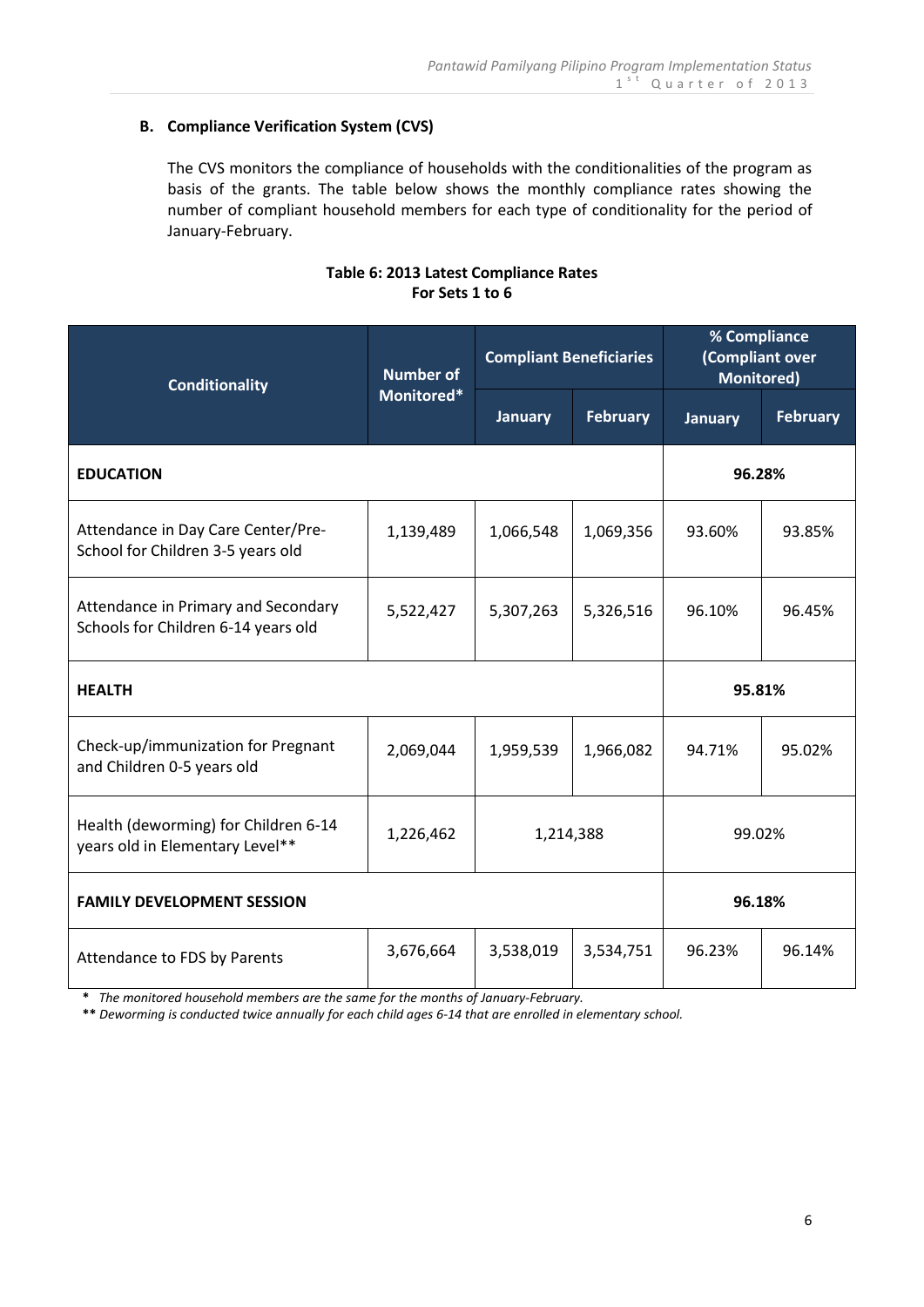# **C. Grievance Redress System (GRS)**

For the first quarter of 2013, a total of 26,194 $^2$  complaints were received through GRS via various modes like calls, grievance forms, texts, social networking sites, snail mails and electronic mails.

| <b>Grievance Category</b>      | <b>Total</b> |
|--------------------------------|--------------|
| Targeting                      | 11,644       |
| Appeals                        | 2,622        |
| <b>Compliance Verification</b> | 2,183        |
| Payment                        | 8,213        |
| Others $3$                     | 960          |
| Misdemeanor                    | 273          |
| Registration                   | 73           |
| Project Office/ML/PL           | 102          |
| <b>External Pressure</b>       | 58           |
| <b>Health Services</b>         | 57           |
| Education                      | 9            |
| Total                          | 26,194       |

# **Table 7: Total Number of Complaints Received (For the First Quarter of 2013)**

The total number of grievances filed in the Grievance Redress System (GRS) for the first quarter is 26,194 cases. Targeting issues gained the most number of complaints for this period with 11,644. This is still due to the continuous expansion of the program. More and more households consider themselves poor, expressing their desire to be included in the program, especially because they see that the Program really helps poor families to improve their present miserable condition.

# **Table 8: Status of Grievances for the 1st Quarter (January - March 2013)**

| <b>Modes</b>        | <b>Transactions Received</b> | Total Resolved <sup>4</sup> Cases | % of Resolved |
|---------------------|------------------------------|-----------------------------------|---------------|
| <b>Text Hotline</b> | 2,843                        | 1,827                             | 64.26%        |
| UNICS-CRM           | 23,351                       | 16,525                            | 70.77%        |
| <b>TOTAL</b>        | 26,194                       | 18,352                            | 70.06%        |

<u>.</u>

<sup>&</sup>lt;sup>2</sup> Data Source: GRS Data Entry Application to date.

<sup>&</sup>lt;sup>3</sup> Grievances that does not fall to other categories mentioned that may be forwarded by any person or organization (eg. Updates issues,

program implementation concerns, etc.)<br><sup>4</sup> If valid action has been taken and given feedback to the complainant.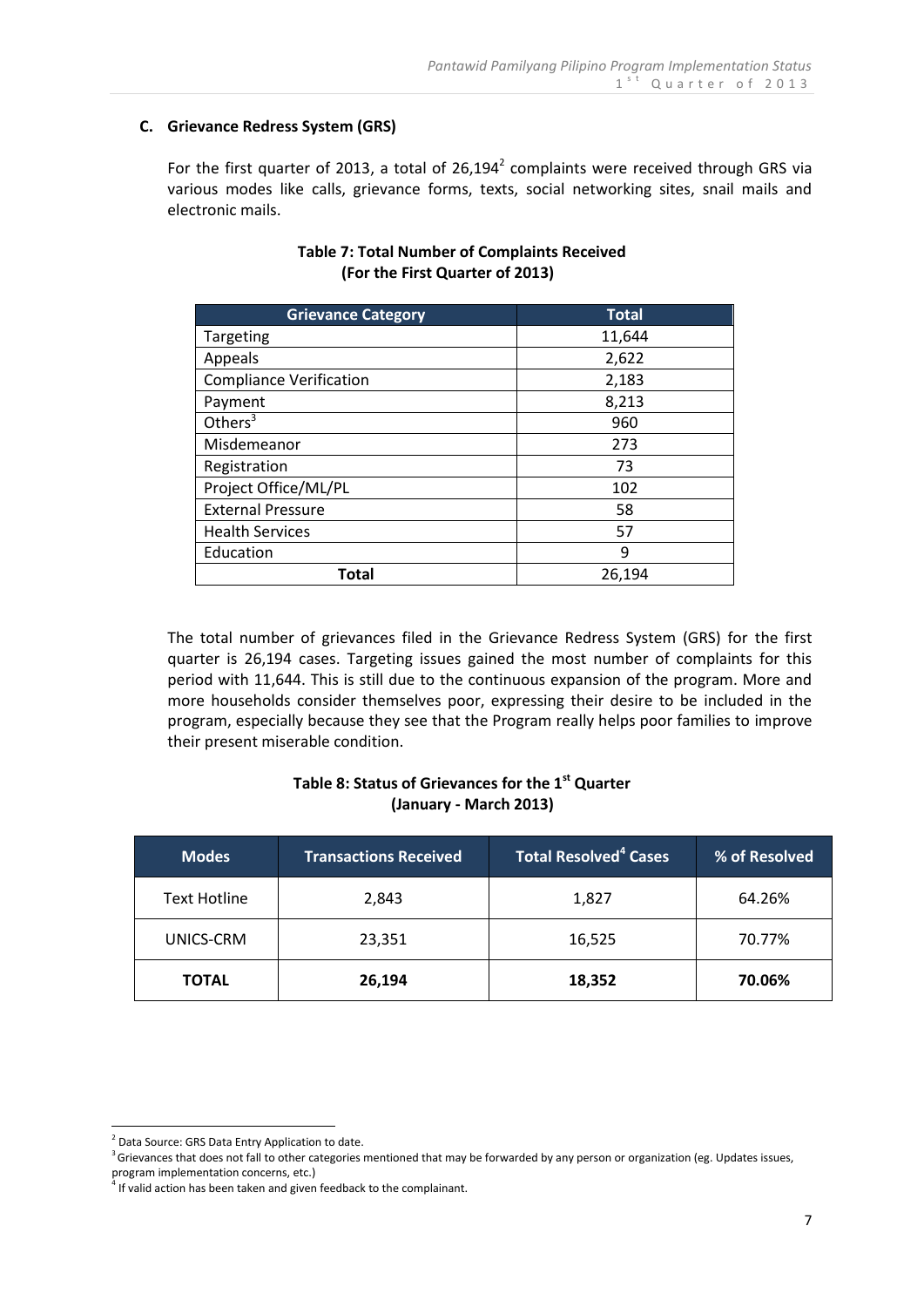Meanwhile, 71,250 household beneficiaries have been delisted based on existing policies and 173,126 are deactivated and pending for verification since the beginning of the program as of 31 March 2013. A list of the total number of delisted by category is provided below. (Please see Tables 9 and 10).

| Table 9: Total Number of Delisted Based on the Existing Policies |
|------------------------------------------------------------------|
| (As of 31 March 2013)                                            |

| <b>Category of Delisted HHs</b>      | <b>No. of HHs</b> |
|--------------------------------------|-------------------|
| Fraudulent acts                      | 3,361             |
| Waived                               | 4,978             |
| Inclusion error <sup>7</sup>         | 8,765             |
| Moved to non-Program area            | 11,233            |
| No more children aged 0-14           | 27,230            |
| Delisted - Not Eligible <sup>8</sup> | 15,683            |
| Total                                | 71.250            |

*<sup>7</sup>Complaint about active registered beneficiaries who are protested against being qualified from the program due to several factors such as regular income, educational status and no 0-14 years old children.*

*<sup>8</sup>GRS delisted household beneficiaries based on being gainfully employed and having regular income*

# **Table 10: Total Number of Deactivated: Pending for Verification (As of 31 March 2013)**

| <b>Category of Deactivated HHs</b>                                | <b>No. of HHs</b> |
|-------------------------------------------------------------------|-------------------|
| <b>Pending for Verification</b>                                   | 155,083           |
| For Final Resolution Prior to Delisting by the Field Office       | 28,202            |
| No more children 0-14 (as of last CVS Period)                     | 95,452            |
| Delisted due to Non-Registration <sup>9</sup>                     | 31,429            |
| Verified/Certified by the Field Office                            | 18,043            |
| Did not attend Community Assembly certified by RPMO <sup>10</sup> | 14,870            |
| Waived Prior to Registration                                      | 3,173             |
| Total                                                             | 173.126           |

*<sup>9</sup>Households that did not attend scheduled Community Assembly and validated by the Regional Project Management Office (RPMO) as not found in the area*

 *<sup>10</sup>Delisted households under Sets 1-3 which actually did not attend Community Assembly*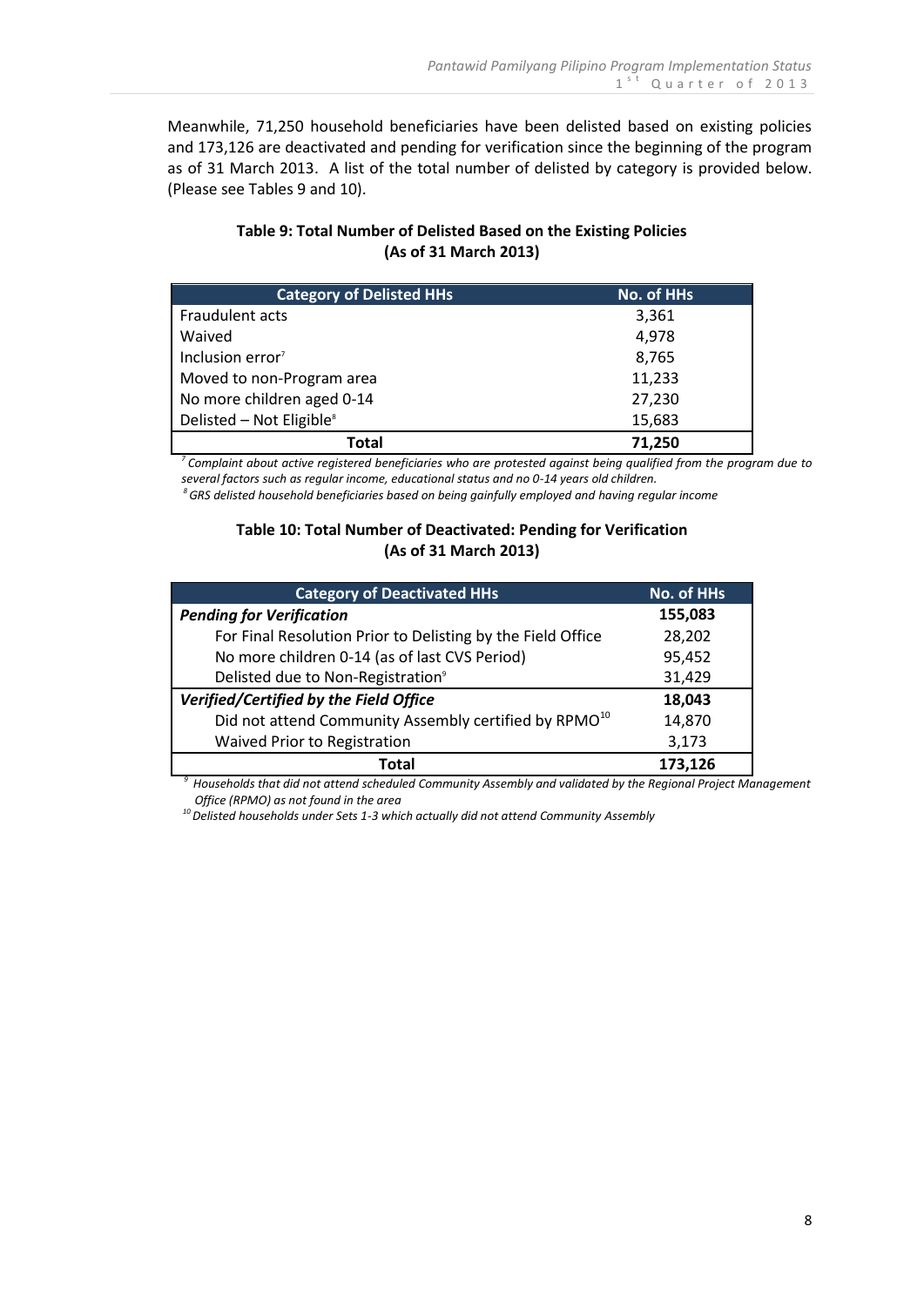# **IV. Program Staff**

A total of 9,900 technical and administrative positions assigned at the National and Regional Offices (including staff assigned at the covered provinces and cities/municipalities) have been approved for the program. As of 31 March 2013, a total of 9,336 staffs have been hired or 94.30% of the total approved positions (please see Table 9).

| <b>Level</b>    | <b>Number of Approved</b><br><b>Positions</b> | Number of Hired<br><b>Staff</b> | ℅      |
|-----------------|-----------------------------------------------|---------------------------------|--------|
| <b>National</b> | 336                                           | 301                             | 89.58% |
| Region          | 9,564                                         | 9,035                           | 94.47% |
| Total           | 9,900                                         | 9,336                           | 94.30% |

# **Table 9: Number of Approved and Actual Number of Program Staff (As of 31 March 2013)**

### **V. Other Accomplishments/Updates**

#### **A. Convergence and Commitments with Partners**

### **Employment Facilitation Activities**

Beneficiaries were provided guaranteed employment by various public and private partners of Sustainable Livelihood Program. 4,634 beneficiaries were hired as of March 2013. Out of the 4,634 beneficiaries, 4,433 are employed under the Trabahong Lansangan Program of DPWH

### **Provision of Capital Assistance through SEA-K**

To sustain and expand the socio-economic improvement of Pantawid Pamilya beneficiaries even beyond the five-year intervention, a Sustainable Livelihood through SEA-K shall be provided to Pantawid beneficiaries. This is to ensure sustainability of income after exit from Pantawid through the provision of non-collateral and interest free loan.

As of March 2013, a total of 117,388 beneficiaries were provided with capital seed fund amounting to Php 912,864,516.00. Out of the aforementioned, 19,064 beneficiaries were served from January-March 2013 amounting to Php 159,644,527.00.

### **Provision of Capital Assistance through Microfinance or Formal lending institutions funded**

From January- March 2013, a total of 24,554 beneficiaries were referred to and funded by MFIs and other formal lending institutions.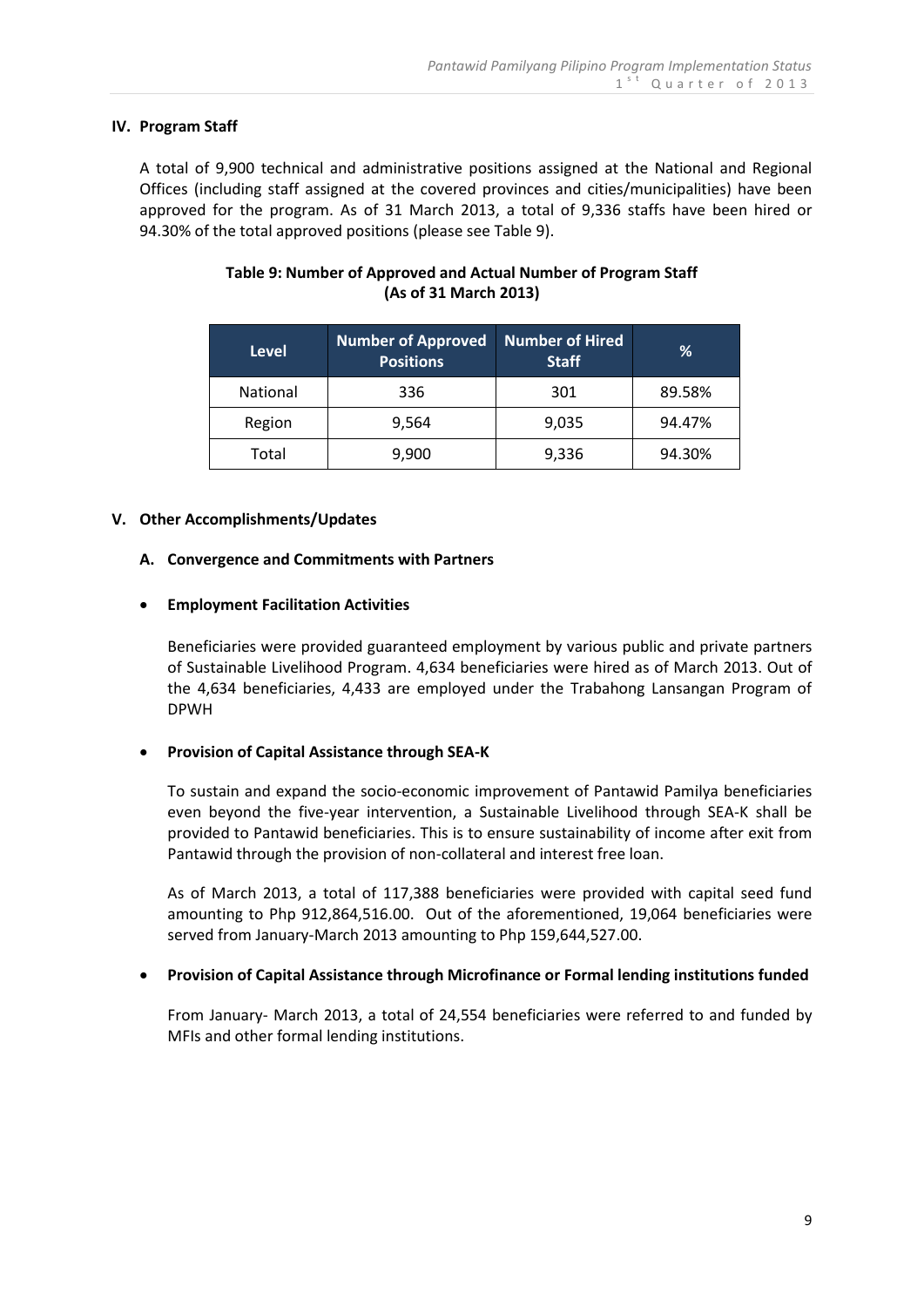# **B. Major Activities Conducted by Pantawid Pamilya**

- Conduct of the *Academic and Public Forum on the Impact Evaluation* results which aims solicit comments, recommendations and support from the academe, partners and the media on explaining the results of the study. It also aims to gather inputs on how to strengthen and improve the succeeding evaluations and other studies.
- Conduct of *Regional Directors Consultation Workshop* of key implementing agencies of the program in order to review and assess the program and identify actions to be taken by the concerned agencies to respond to the needs of the program.
- Launching of the *Bawal ang Epal Dito Campaign* that aims to insulate the programs of the department particularly the Pantawid Pamilyang Pilipino Program from undue politicking. A press conference served as a venue to launch the radio and television commercial that aims to send a stronger message on the department's effort in providing accurate information to the general public.
- Conduct of the *Strategic Planning cum Writeshop on Draft Pantawid GAD Framework* which focused on drafting the Framework of Pantawid Pamilya on Gender and Development.
- Roll-Out of *Convergence* following the Secretary's directive to synchronize the marketing efforts made by the three programs under the Convergence strategy, the three information officers of Kapit-Bisig Laban sa Kahirapan-Comprehensive and Integrated Delivery of Social Services (Kalahi-CIDSS), Pantawid Pamilyang Pilipino Program (Pantawid Pamilya), and the Sustainable Livelihood Program (SLP) have collaborated to come up with a marketing campaign to re-package Tatsulo.
- Conduct of *Workshops/Training* which focused on providing the participants with the working knowledge and skills towards the effective and efficient implementation of these in their respective fields:
	- Review and Enhancement of Beneficiary Updates Field Operations Manual and Technical Discussions on Existing Policies and Guidelines of the Beneficiary Data Management
	- $\Box$  Systems Training and Guidelines on the Data Clean-up of Education Facilities
	- $\Box$  UNICS Training Enhancements for Grievance Officers
	- $\Box$  Capability Building and Evaluation Workshop
	- □ Women, Peace and Security Training
	- Teambuilding and Strategic Planning cum Writeshop on Draft Pantawid GAD Framework